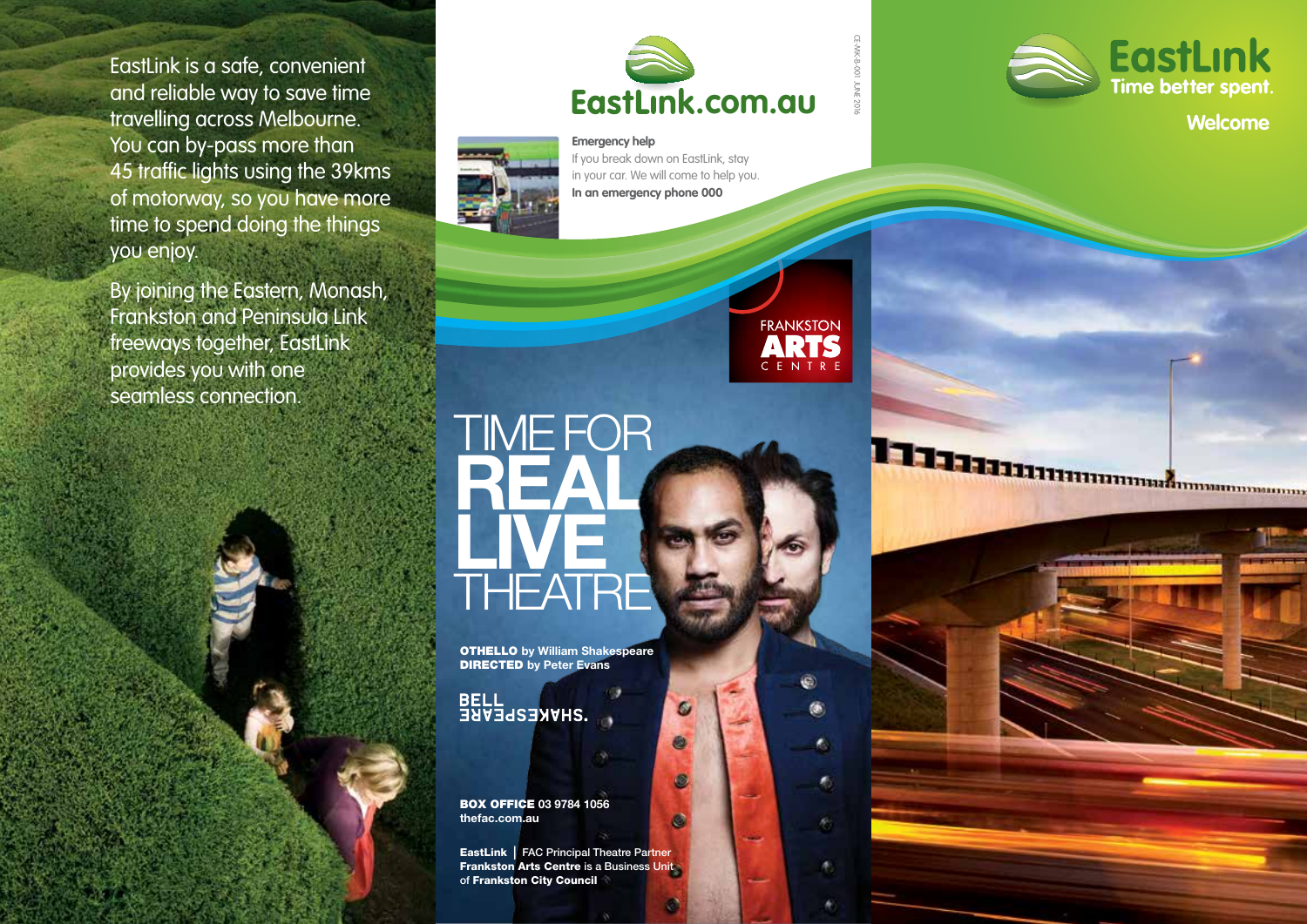## Manage your account at **EastLink.com.au**

You can open a new account, or manage your existing account online anytime. All you need is your account number or email address along with your PIN.

#### **Online tools**

At **EastLink.com.au** you can keep your account up-to-date quickly and easily. Visit us online anytime to:

- Establish a new account
- Link all your vehicles to your account
- Make payments and keep your account balance in credit
- View statements
- Update your contact details
- Send us a message
- View our Privacy Policy and more

Enjoy a 20% discount on EastLink car tolls between midnight Friday and midnight Sunday, as well as on public holidays.



# Choose how you pay

Tag accounts are the cheapest and most convenient way to pay for your travel on EastLink. For current EastLink toll prices visit **EastLink.com.au**

#### **Tag account:** for drivers making regular trips.

**Non-tag account:** for motorcyclists and vehicles travelling without tags. Image processing fees are charged for all non-motorcycle trips taken.

**Trip passes:** for very infrequent travel.

**Business account:** for businesses to pay monthly in arrears.

To establish a new account, or find out more about our different payment options, please visit us online at **EastLink.com.au.**

#### **Vehicle and tag classes**

Vehicles fall into one of four vehicle classes: car, light commercial vehicle, heavy commercial vehicle and motorcycle. For details visit **EastLink.com.au.**

We issue tags for cars, light commercial vehicles and heavy commercial vehicles. You must ensure that the class of the tag installed in your vehicle is exactly the same as the class of your vehicle.

#### **Tag sounds**

When you pass under a tolling gantry, your tag should emit a sound to indicate your trip has been registered. If your tag doesn't make a noise, you should contact us immediately.

A single beep – your trip has been registered, you have sufficient credit in your account, and you don't need to do anything.

One beep followed by two quick beeps – your account balance is low and needs to be topped up.

Four beeps – your account has been suspended and you need to contact us immediately to reactivate it.

## Convenient payment options

You need to keep your account balance in credit by making top up payments.



**\* Card payments** Debit cards, Visa, MasterCard, American Express and Diners Club.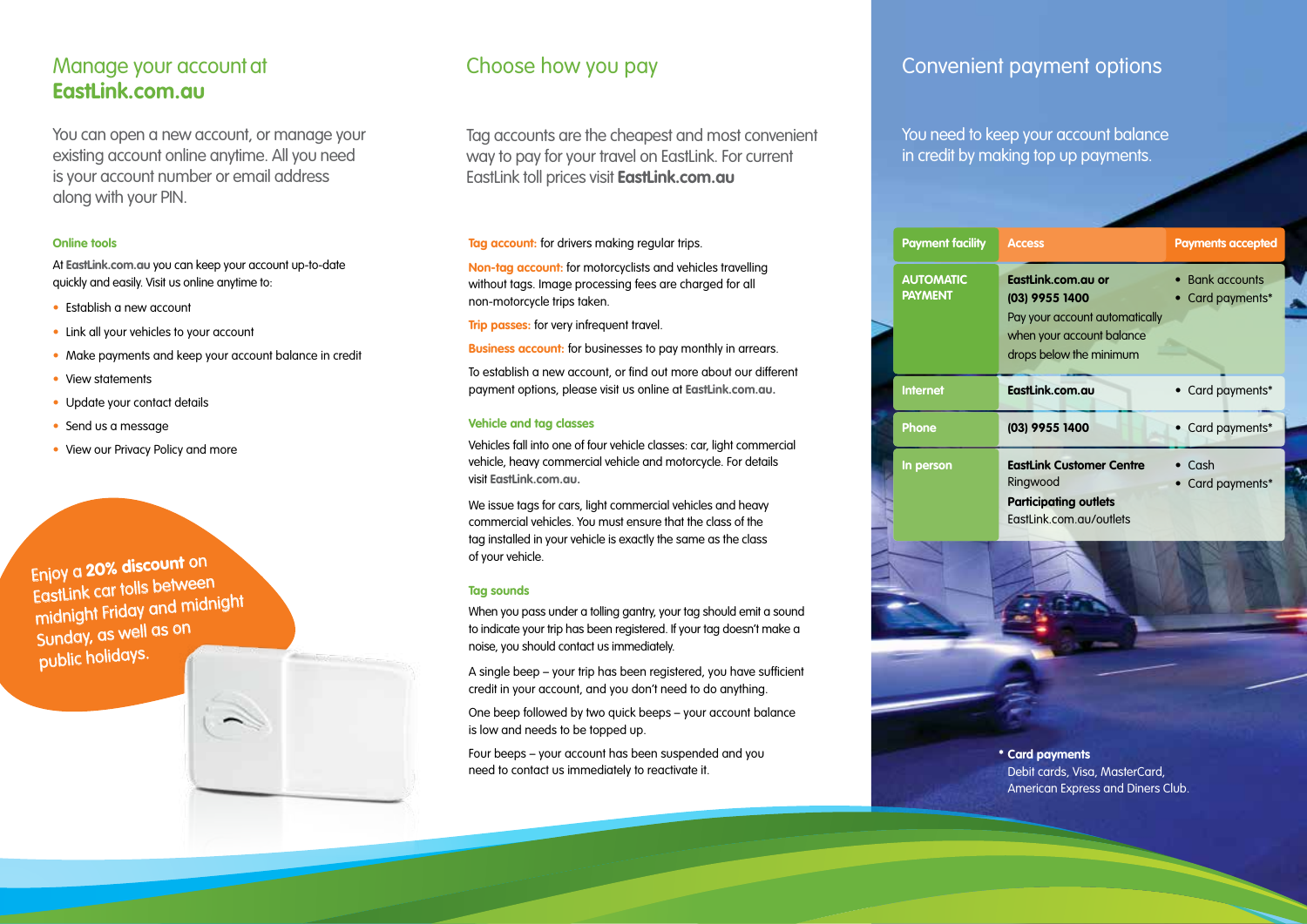